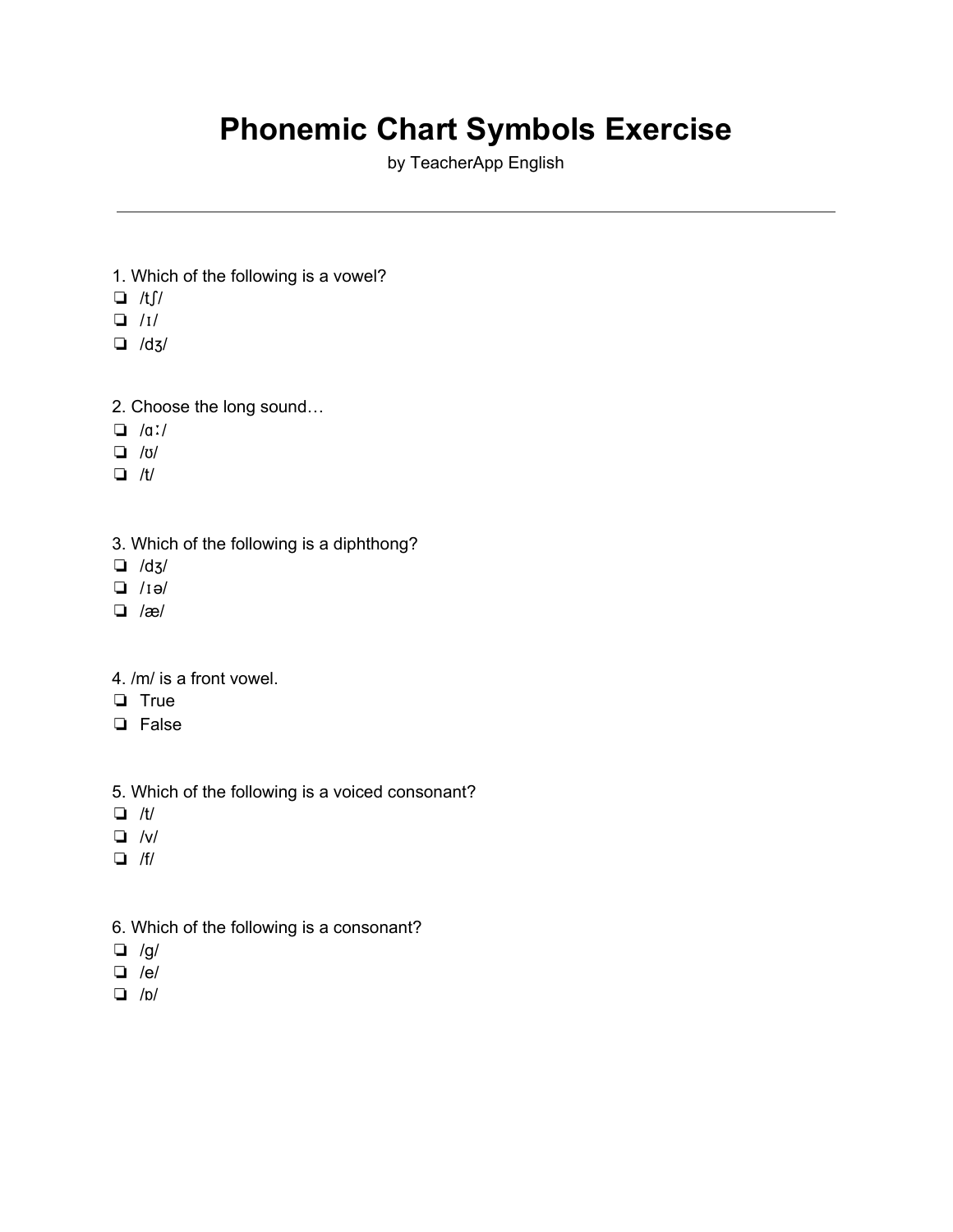- 7. Choose the short vowel…
- ❏ /ɜː/
- ❏ /b/
- ❏ /e/
- 8. Which of the following is a vowel?
- ❏ /uː/
- ❏ /θ/
- ❏ /ʃ/
- 9. Which of the following is a plosive consonant?
- ❏ /t/
- ❏ /f/
- ❏ /z/
- 10. Choose the long sound…
- ❏ /ɔː/
- ❏ /æ/
- ❏ /ʌ/
- 11. Which of the following is a diphthong?
- ❏ /aɪ/
- $\Box$  /tf/
- ❏ /æ/
- 12. Choose the unvoiced sound…
- ❏ /tʃ/
- $\Box$  /g/
- ❏ /z/
- 13. Which of the following is a consonant?
- ❏ /ʒ/
- ❏ /ʊ/
- ❏ /ɔː/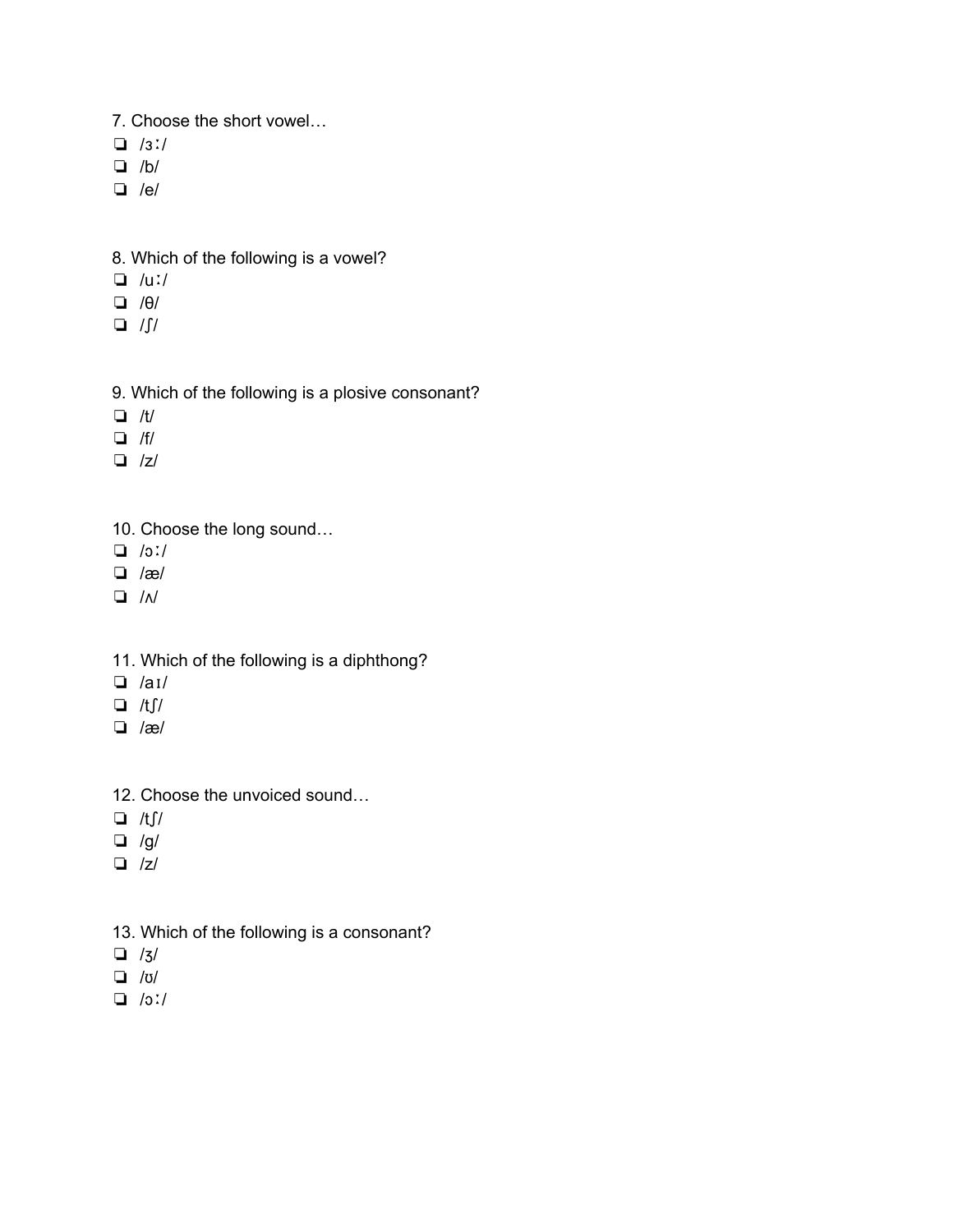- 14. /e/ is a front vowel.
- ❏ True
- ❏ False
- 15. Choose the plosive sound…
- ❏ /b/
- ❏ /f/
- ❏ /s/

Correct Answers on final page.